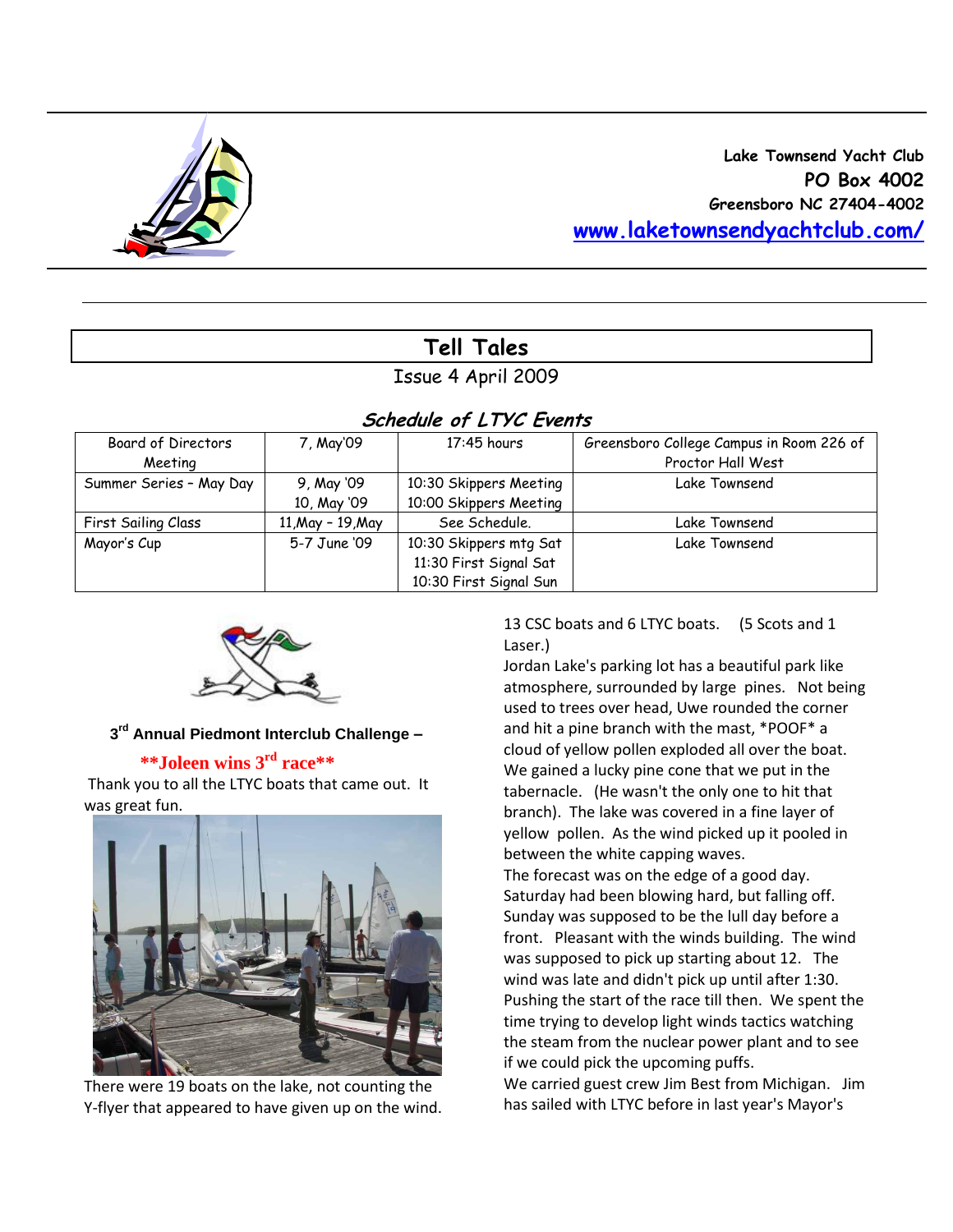cup. We had a great day. The winds picked up to a great speed and it was good to have a third on the boat. It was particularly good to have a competent and experienced crew on the boat. It was great fun to be up with the Thistles in the third race. We beat one and tied with another, and beat the 505. There were 3 races. CSC had the fastest 5 boats on 2 races, and LTYC had the fastest 5 on the 3<sup>rd</sup>. (Now there are many ways to manipulate numbers and working with the information available, the more boats that you have you are going to have more boats to pick from. BUT if you did an average on the CSC boats vs LTYC boats LTYC had a better average. )

The first race saw Starling making a great start, albeit just a little early, so he had to circle back around. The third race we were becoming more aggressive with our start tacking back and forth close to the starting line, putting us in position to start. We were on a starboard tack, with multiple boats coming at us on port. One such boat, a 420 was coming at us, "STARBOARD" Jim yelled.. The skipper, a young student, played squirrel tacking one direction then abruptly changing her mind and tacking back. THUD! We T-boned her. (Starling said later, I thought that sounded like a Scot hitting something!)

It was a fun day sailing followed by a chili pot-luck social. CSC had an awards ceremony and since they had won 2 of the 3 races, they gave ourcommodore a prize, a rubber chicken!

I wasn't there. I asked for details, I got "It was windy" and "my butt hurts". Adam was PRO. Joleen said that there was 1 puff of 27 knots. But the average was around 9. They had a great kick off social, with a cookout. Great homemade salsa & hotdogs.



Tom Bews told of Joleen rescuing him from the construction crane when he was blown toward the construction, she motored the committee boat in between him and the crane and pushed him back out of the no go zone. Sunday – Uwe was PRO. There were 3 Scots, and 4 race committee. The first race was a WD. Apparently that wasn't one that was remembered well and on the first lap the boatsare suppose to round a mark ahead of the start line. John rounded the committee boat. Joleen and Uwe got him back on track and let Tom know before he followed John. There was just enough wind to run 3 races. The wind slacked off after the  $3<sup>rd</sup>$  race, so much so that the 3 boats were pulled in by the committee boat.



(Joleen's chicken)

## **Miss Piggy – Summer Series**

The summer series kicked off, brisk and breezy.

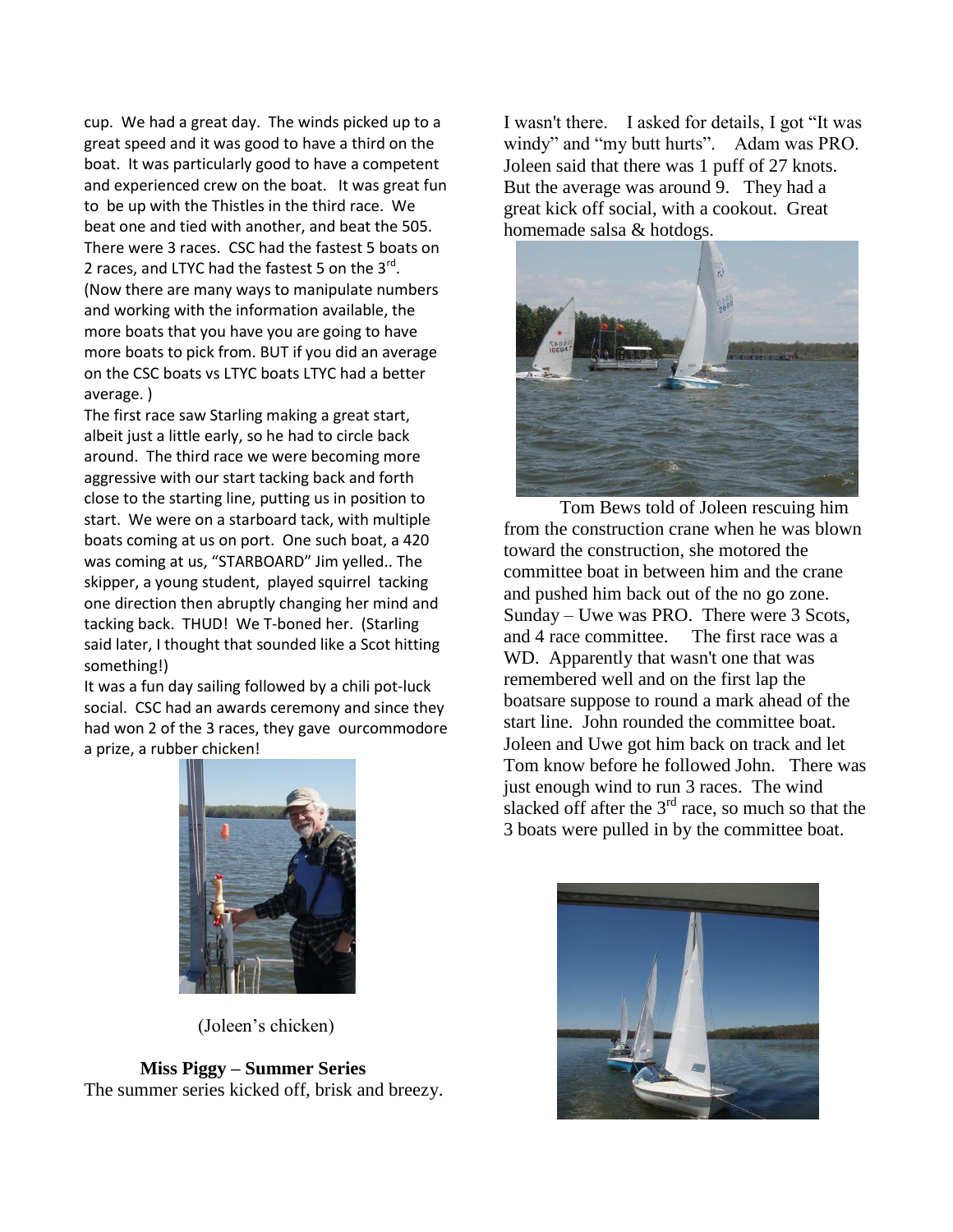## **~CRUISING UPDATE ~**

Attention Pocket Cruisers! Starling Gunn is looking for anyone that has an interest in meeting down in Oriental/Whortonsville to go sailing over Memorial day week-end. May 21-24. I hope to be there, have the time off. Let's hope it doesn't rain the whole time!



**Email Starling at [justbgunnbell@bellsouth.net](mailto:justbgunnbell@bellsouth.net)**

#### **APRIL WORK DAY by Joleen.**

Friday was an unusual day at the office. It was quiet, and I had plenty of time to work on my project schedules and contemplate that I had several volunteers lined up for an equipment day on Saturday and I had little idea of what we would actually be able to work on. Work was so quiet, that I left the office at 3:30 and headed home to work with Eric pulling up dead trees from around the yard and driveway.

I had a few things I needed to do Friday evening to be ready to leave the house at 7:45am Saturday morning. One: help Eric make brownies for the Saturday lunch. Two: load up

the repaired Capri centerboard, the Morton's repaired sail, cleaning supplies, line, and tools. I got the important item completed Friday evening the brownies were packed up and ready to go by the time I called it quits for the night.

And of course, I got up about 20 minutes late on Saturday. With Eric's help, I threw a bunch of stuff into the car, and headed to the lake. It turns out I did not forget anything. I arrived 20 minutes late, pulling in the same time as Uwe and Nancy. I suddenly felt less bad. They were instructors and were late to the instructors meeting, whereas I was simply late for the breakfast burritos. I grabbed a burrito and started loading up the picnic table with the parks supplies along with the supplies that I brought.



As the instructors meeting ended, other tool boxes started showing up around the picnic table. Nancy was a bit surprised that so many people seem to have a portable drill. It was decided that Nancy, too, needed to get a portable drill. Ok, so we had lots of stuff, but what were we going to do? We split up into two groups. David Young, crew chief for the Scat boat team, headed to the left side of the parking lot with Bob Darby, Sergey Kobelev, Rita Parham, and Wayne Jones, with one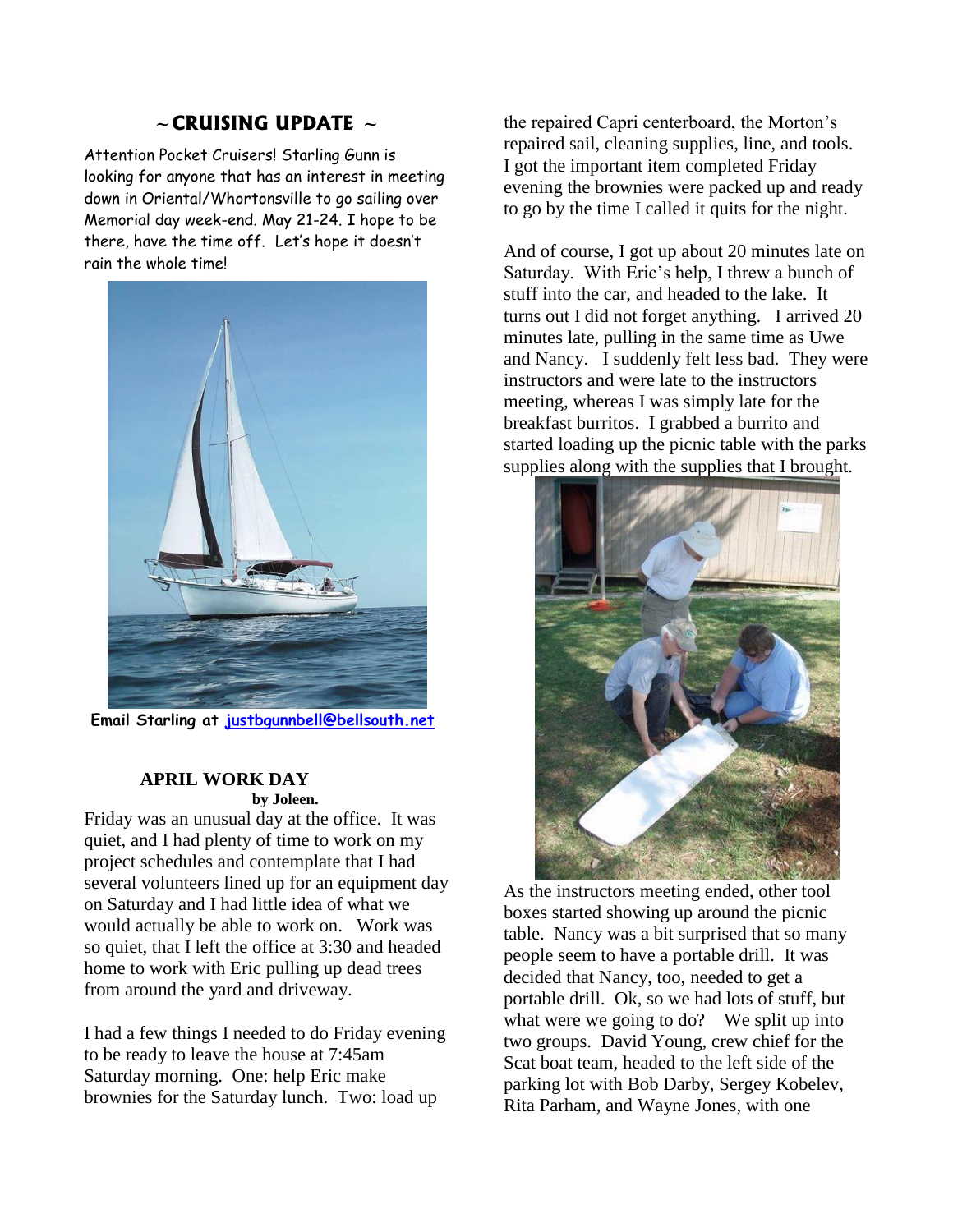pressure washer, while the rest of us headed to the rental boats where a second pressure washer was rigged and ready to go.

The SCAT Team had two main objectives

- 1) Clean and treat the two boat covers.
- 2) Clean and inventory the two SCAT boats.

Using a biodegradable cleanser, the team pressure washed the covers and treated them with water repellant Fabric Guard.

The SCAT Team then focused their efforts on SCAT 1, removing all items from the boat, and with the pressure washer, the biodegradable cleanser, and Bon Ami scouring powder, brought a shine to the boat. They then reloaded the equipment and covered the boat back up.



The team then proceeded to get ready to apply the same technique to SCAT 2 when Joleen came by to say Debbie had lunch ready in the shelter. The SCAT Team met up with the Rental Boat Team. Debbie Reynolds had a eye appealing spread laid out. People spent a few moments drinking water and cooling down, before putting together sub sandwiches, sitting down and comparing notes. Bill Young returned from his morning errands to add fresh blood to the mix.

The Rental Boat Team had not been idle. Keith Smoot, working with Peter Stambaugh, took the

lead on the pressure washer. Uwe Heine worked on the Capris. Adam Zahand with Steve Raper worked on the Aqua Fins and Picos. Nancy Collins took the lead with sail loft and Pico booms. Nancy tried to use the rivet gun, but found that she could not squeeze the handles enough to pop the rivet. Bill Byrd and George Bageant took responsibility for figuring out how to rig the repaired Capri center board.

Joleen Rasmussen, true to form, did not do any actual work. Joleen manned the table, inventorying parts, fielding questions, taking pictures. Joleen was the first one to get up from the lunch table. With still half a beverage left, Joleen advised the group that she wasn't going anywhere just yet. A comment was made that maybe someone need to keep swapping Joleen's beverage can when she wasn't looking.

The two teams headed back to their respective areas and spent another two hours finishing up their work. As with any boat project, we did not get everything completed. The Capris still need to be pressure washed. Uwe, Joleen, Keith took projects home with them, and we have a list of things still needing to be done, and parts needed. Everyone was very pleased with what was accomplished and how clean and ready the boats are for the sailing season. It was gratifying to have the strong turnout from the membership to work on the boats. As good as last year's equipment day was, this year was even better. We've definitely found a routine that works!

**Great Work LTYC and thank you so very much. Also, thank you to Howard Alexander for helping Joleen & Eric repair the Capri centerboard. It should come as no surprise that Howard did most of the work on that in addition to providing the materials.**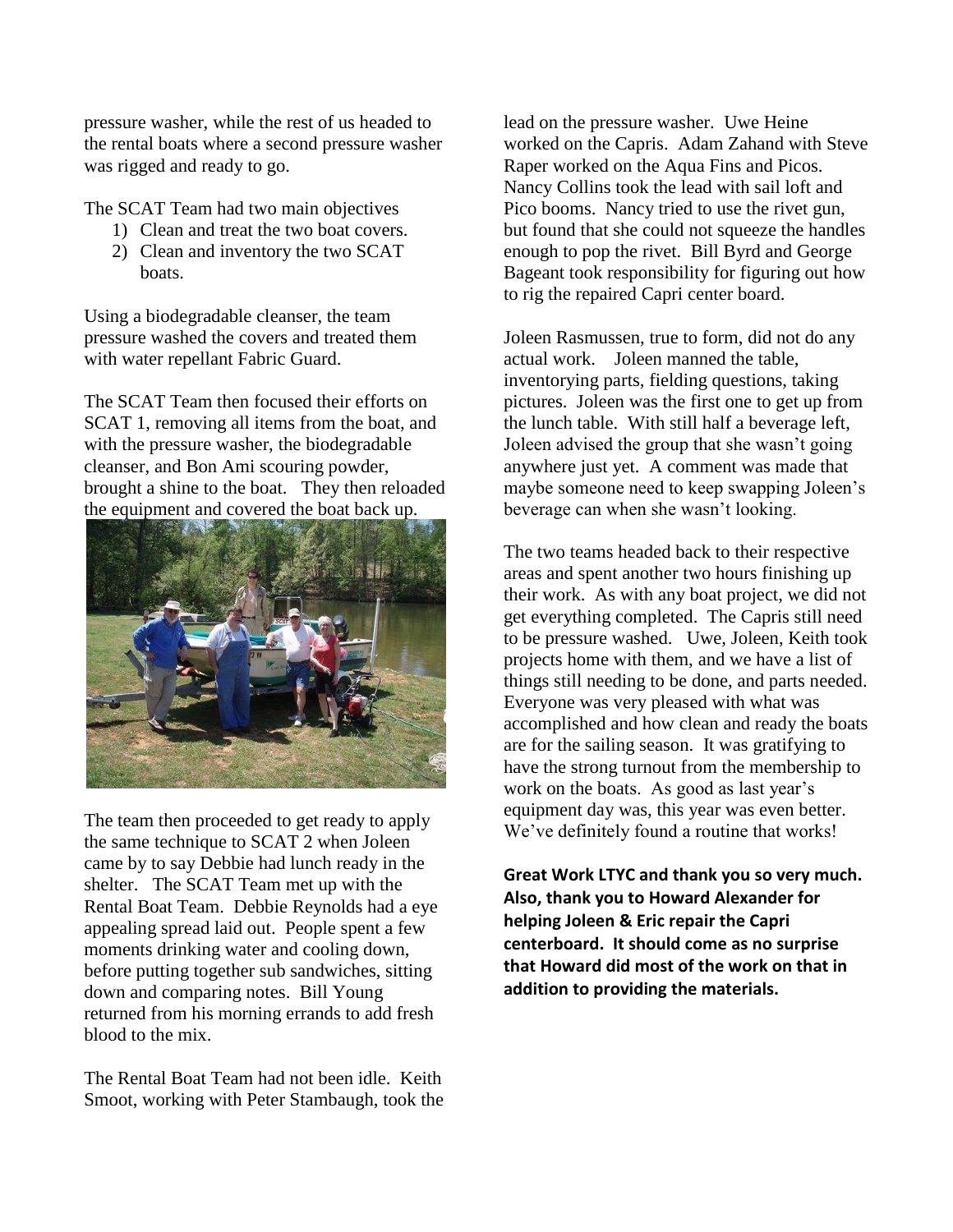

**Saleboats for Sail -**

**1981 Isotope** - \$2500 with sails and a galvanized trailer. Crossbar, dolphin striker, and trampoline have been replaced and an extension added to the righting bar. Good boat for a beginning racer or someone looking to get back into racing. She won the 2005 Governor's Cup and continues to give challenge to the fleet leaders. Eric and I have owned this boat since 1998. She's gotten us hooked on Isotopes, so much so that we are upgrading to a 2006 model. Boat specifications at [http://www.intl](http://www.intl-fiberglass.com/isotope.html)[fiberglass.com/isotope.html.](http://www.intl-fiberglass.com/isotope.html) Fleet Activities [http://www.intl](http://www.intl-fiberglass.com/Isotope%20Nationals%202006.html)[fiberglass.com/Isotope%20Nationals%20](http://www.intl-fiberglass.com/Isotope%20Nationals%202006.html)

[2006.html](http://www.intl-fiberglass.com/Isotope%20Nationals%202006.html) Call or email if interested: 919-732-5410;

[joleen.rasmussen@bowebellhowell.com](mailto:joleen.rasmussen@bowebellhowell.com)

**12'2 ft. Howmardaysailer/racer** for sale in Greensboro. (don't know year) Designed by Sparkman and Stephens. A great boat for kids, very fast and tippy.90 sq. ft. of sail with jib. Beam 4'10". 86 long trailer. \$1500 for both, includes both sails, etc. Appraisal done in 2004. Call Carole Drexel - (336) 274-4789 or [cdrexel@triad.rr.com](mailto:cdrexel@triad.rr.com)

**14 Force 5 sailboat** with trailer - \$550. Ready to sail. Excellent boat for singlehanded daysailing and racing. Contact David Layton at 336-643-0282.

**16-foot Isotope**- \$3000 These boats are built for speed and race regularly on Jordan Lake as well as other local regattas. They have been built locally in Durham and New Bern, NC for over 30 years: <http://www.intl-fiberglass.com/boats.html>

This particular boat is vintage 1981 (see pictures below). It is in very good condition, with trampoline replaced a few years ago. Includes:

- Furling jib
- Righting bar (just in case)
- Trailer
- Catamaran sailing book

The boat is very light and can be pulled by any vehicle (including a car). It can be rigged by one person in about 30 minutes and sailed by one or two. Contact - Phil Herold [\[pherold@nc.rr.com\]](http://webmail.att.net/wmc/v/wm/47E997450008F710000072F722230682229B0A02D2089B9A019C04040A0DBF9A0A02070A08?cmd=ComposeTo&adr=pherold@nc.rr.com&sid=c0)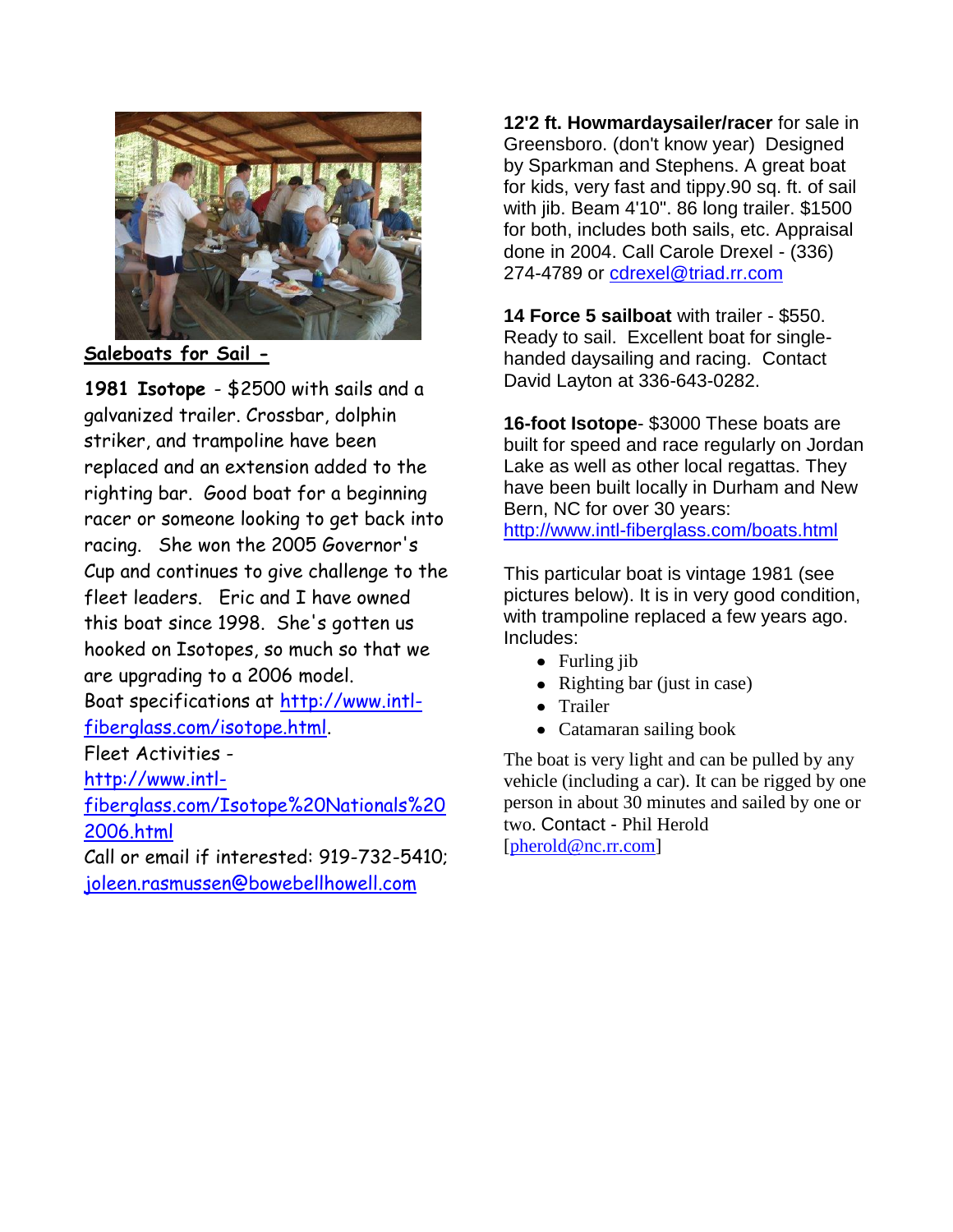| Lake Townsend Yacht Club Help Lines                        |                                                                                 |                                       |  |  |  |  |
|------------------------------------------------------------|---------------------------------------------------------------------------------|---------------------------------------|--|--|--|--|
| Commodore:<br>Joleen Rasmussen                             | <b>Starling Gunn</b><br>Cruising:                                               |                                       |  |  |  |  |
| 919 732-5410 R                                             | 336 939-2508 R                                                                  |                                       |  |  |  |  |
| joleen.rasmussen@bowebellhowell.com                        | justbgunnbell@bellsouth.net                                                     |                                       |  |  |  |  |
| Uwe Heine<br>Races:                                        | Membership:                                                                     | Steve Raper                           |  |  |  |  |
| (Vice Commodore) 336-585-0951 R<br>heineu@bellsouth.net    | Steve.raper@greensboro-nc.gov                                                   |                                       |  |  |  |  |
|                                                            | Social: Debbie JohnsonDAREYNOL@uncq.edu<br>Keith Smoot Gwaihir23@Embargmail.com |                                       |  |  |  |  |
| <b>Education:</b><br>Adam Zehand                           |                                                                                 |                                       |  |  |  |  |
| (Rear Commodore) 336 288-3762 R<br>adam zahand@yahoo.com   | Junior Sailing:                                                                 | David Duff<br>336 282-7773 R          |  |  |  |  |
|                                                            | David.Duff@analog.com                                                           |                                       |  |  |  |  |
| David Raper<br>Finance:                                    |                                                                                 |                                       |  |  |  |  |
| 336 6432-7071 R<br>(Treasurer)<br>Gwynedd22@bellsouth.net  | Mayor's Cup Regatta:<br>valnieman@yahoo.com                                     | Valerie Nieman                        |  |  |  |  |
| Publicity/History: David Young<br>(Secretary) 336 545-1655 | Newsletter/Directory:                                                           | Nancy Collins-Heine<br>336 585-0951 R |  |  |  |  |
| dwyoung@triad.rr.com                                       | heineu@bellsouth.net                                                            |                                       |  |  |  |  |
|                                                            | Webmaster:<br>Steve.raper@greensboro-nc.gov                                     | <b>Steve Raper</b>                    |  |  |  |  |

## **Call People. Go Sailing**

In an effort to involve more sailors in the Club"s Sailing Events and Racing Programs, this "Available to Crew" list is published in each newsletter. The people listed have taken our Learn to Sail class or have other previous sailing experience and are looking to get more time on the water. So, if you have a boat and would like to participate in the Summer or Frostbite Race Series, why don"t you call one of these folks for your crew? Alternatively, if you need a cruising partner on your boat or would like to team with someone on one of the city sailboats for a day sail or a race, contact someone on this list. If you would like to add your name to the list, contact Nancy Heine, Newsletter Editor (See the Help Lines box located in this newsletter).

| <b>Available To Crew</b> |              |                   |                          |  |  |  |  |
|--------------------------|--------------|-------------------|--------------------------|--|--|--|--|
| Name                     | Home Phone   | <b>Work Phone</b> | E-mail                   |  |  |  |  |
| <b>Bill Byrd</b>         | 336-635-1926 | N/A               |                          |  |  |  |  |
| <b>Chip Cromartie</b>    | 336-601-0464 | 336-274-3559      | cromartie@triad.rr.com   |  |  |  |  |
| Cynthia & Sam Reichelson | 336-540-1279 | 336-273-2511      | reichelson@cs.com        |  |  |  |  |
| <b>Catherine Clark</b>   | 336-315-0414 |                   |                          |  |  |  |  |
| Mike Bianco              | 336-299-4461 |                   | mfbyanko@aol.com         |  |  |  |  |
| Keith and Kelly Francies | 336-292-9042 | 336-362-5335      | keith.francies@davey.com |  |  |  |  |
| Valerie Nieman           | 336-908-3976 |                   | valnieman@yahoo.com      |  |  |  |  |
| Rita Parham              |              |                   | rparham@triad.rr.com     |  |  |  |  |

**\*\* Attention\*\* – Can't remember the password for the login required for the Members Cove area on the website??There is now a (Need password?)link. Click on this & it will bring up an email form addressed to our WebMaster with the subject line 'LTYC Members Cove login: - Send me your name and email address to receive login name and password.'**